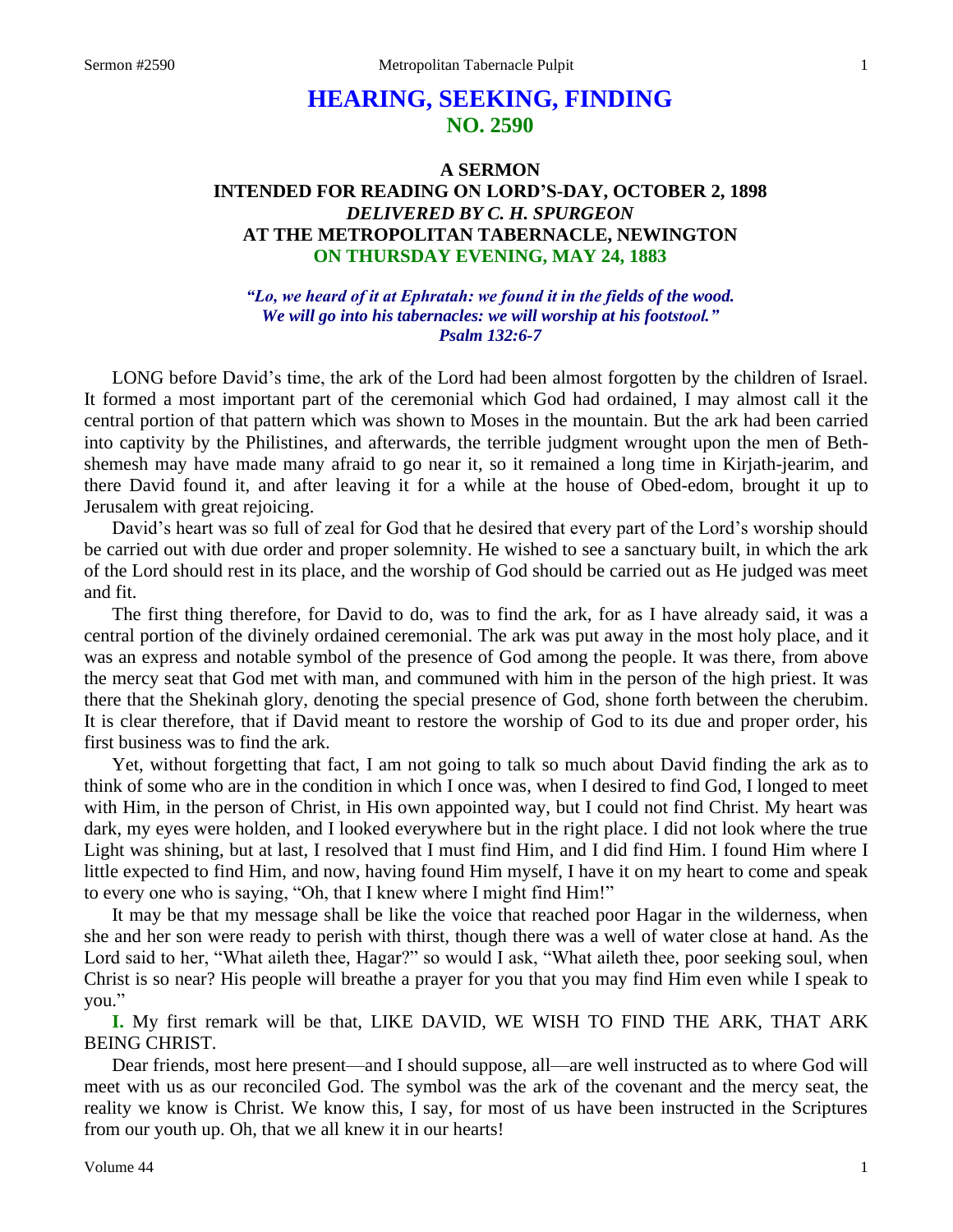Now, concerning that ark, the first point to be noted is that it was covered with *a golden mercy seat,* which was the place of forgiveness when it was sprinkled with the sacrificial blood. Those who came to it through the high priest, knew that God had accepted them, and forgiven their sin. You and I know that we can never meet with God except at the mercy seat which is Christ Jesus the Lord. Christ made an atonement, a propitiation, for our sin, He "offered himself without spot to God." Though in Him was no sin, yet He was made sin for us, for our sake, He came under the curse of the broken law, and now, if we want to meet with God, it must be at the mercy seat, by the propitiation which Christ has made.

You say that you know this is the case, then never try to meet God anywhere else, for remember that He is a consuming fire. There is no safety in making any attempt to come to God except by Christ Jesus, the one Mediator between God and men. By the way of His pierced body, that rent veil, is the only means of access for a sinner to a holy God.

In addition to this, the ark was not only a mercy seat, but it was *a throne of grace.* God sat there, as it were, upon a throne of mercy, and to us today, the Lord Jesus Christ is the throne of grace. God in Christ Jesus is our reigning God, stretching out the silver scepter of His mercy, and accepting all who come to Him.

Do you want to pray, poor soul, so that God will hear you? Then plead the blood of Christ. Do you wish to pour out your burdened spirit before the God of grace? Then come with the name of Christ in your mouth, and with the blood of Christ trusted by your heart, and you shall not be refused. There is no meeting place with God, there is no place for prevailing prayer, but where you meet God in the person of Jesus Christ the one great Sin offering.

Then further, the ark was *the place of God's manifestation.* As much as could be seen of the glory of God was seen between the cherubim, it is said that a bright light ever rested there as a token of JEHOVAH's perpetual presence, and if you would see the glory of God, you must look into the face of Jesus Christ. "No man can see God's face, and live," but we may see the face of Christ, and live by seeing it, but only through the veil of Christ's humanity can we see it. I have noticed that, when men look at the sun, it has to be through smoked glass, and when we look at God, it must be through the incarnation of Christ, who was found in fashion as a man, though He thought it not a prize to be grasped to be equal with God.

Furthermore, David knew, and you also know, that there were within the ark three notable things first, *the tablets of stone,* which God had ordered to be placed there for preservation, there was next, *the golden pot with manna,* and then there was also *Aaron's rod that budded.* Now, if you come to Christ, you will find in Him all that these things represented, and all that you want.

First, there is preserved *the complete, vindicated, and honored law.* You will never be able in your own strength, to keep the law of the Lord, you will break it as surely as you live. Yet you cannot be accepted without a perfect righteousness, unless God sees you clothed in the garments of righteousness, He will never admit you to the wedding feast, but where are you to get that spotless robe? It is in Christ, for faith is imputed for righteousness to him who believes in the Son of God, even as Abraham believed in God, and it was accounted to him for righteousness.

But how is righteousness imputed to the guilty? Why, the believer lays hold of the righteousness of Jesus Christ, and it is reckoned as if it were his own, "For as by one man's disobedience many were made sinners, so by the obedience of one shall many be made righteous." That "one" is the Lord our righteousness, and when we put on His robe of righteousness, we stand before God "holy as the Holy One."

If then, you want a perfect law, you will only find it in Christ. If any say that they have it in themselves, I believe that is only setting up another and a false Christ, for it is a derogation to the special glory of Christ, of whom alone it can be said that He has magnified the law and made it honorable, by perfectly keeping it.

I have no righteousness in and of myself, nor has any child of God any of his own, any that we once thought we had, we do count but dross and dung, that we may win Christ, and be found in Him, not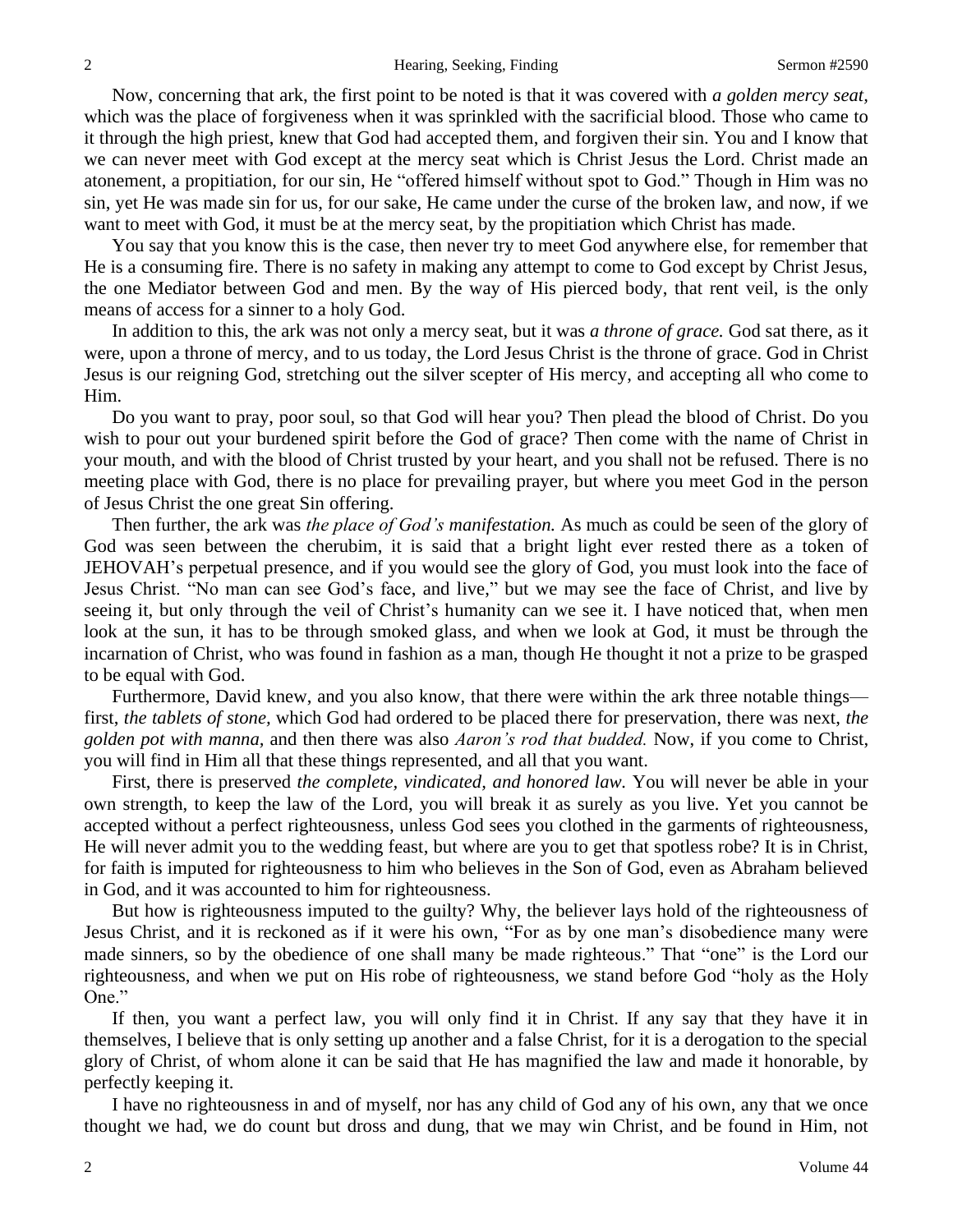having our own righteousness, which is of the law, but that which is through the faith of Christ, the righteousness which is of God by faith. Oh, how we need then, to find the ark, Christ Jesus, that we may see there the unbroken tablets of the law!

But every child of God also needs *spiritual food.* If the Lord has quickened you, He has given you hunger with your new life, for spiritual hunger always goes with spiritual life, and you are saying, "Oh, that I might but eat of the crumbs that the little dogs get under their master's table, but I must have some spiritual meat!"

You will never have it till you get where the golden pot of manna is to be found, there is the food of the saints treasured up in Christ. There is no food for a soul even in heaven except in Christ Jesus. He is the manna whereof, if a man eat, he shall live forever. This shall satisfy his soul, and strengthen him, and build him up, and develop him into a perfect man in Christ Jesus, but you must come to Christ for the food that was typified by the golden pot full of manna.

I think that I hear someone say, "I remember that a third thing that was in the ark was Aaron's rod that budded, and that reminds me that I need *a power that can rule me,* that can say to my rebellious passions, 'Be still,' and that can make me walk in the way of God's commands, bringing even every wandering thought into captivity."

Well, there is no rod that I know of that can rule our rebellious nature but the rod of Christ Jesus, the great High Priest of God. Once let that blessed rod be all-powerful over us, and with it shall come all manner of buds, blossomings, and ripe fruit to our soul. Jesus said, "Take my yoke upon you, and learn of me; for I am meek and lowly in heart: and ye shall find rest unto your souls." From that rod alone can come the perfect fruit bearing that every true child of God desires to produce.

**II.** This leads me to my second remark, which is that, knowing what we do about Christ the ark, WE DESIRE TO FIND HIM.

I hope that I am addressing some who could even use the language of David, and say that they intensely desire to find Him. They cry to the mighty God of Jacob in their affliction, and with their whole heart and soul they long to find Christ. David made a vow about it, for his heart was set upon finding this ark.

Dear friend is *your* heart set upon finding Christ, or are you merely trifling with Him? Have you been so thoroughly awakened by the Holy Spirit that within you there burns a strong desire, insatiable as death itself, so that you feel that you must find Christ? If so, I am happy to be addressing you, and you are a happy person already to have this hungering and thirsting after Christ, for that holy craving shall be fully satisfied with Him.

David thirsted to find this ark *immediately,* and so much in earnest was he that he said, "Surely I will not come into the tabernacle of my house, nor go up into my bed; I will not give sleep to mine eyes, or slumber to mine eyelids, until I find out a place for the LORD." Oh, when it comes to this pass—that you must have Christ, then you shall have Christ! When with every breath you seem to say, "Give me Christ, or else I die," then you shall not die, but you shall have Christ and live.

I have heard of some who have at last been driven to such a pitch of vehement determination that they have gone into their chamber and said, "By the grace of God, I will never leave this place until I have found my Lord." I knew one who said, "I dare not eat till I have found Christ, lest every morsel should choke me," and in the ardor of his spirit to roll himself upon his Savior, and to be cleansed in His precious blood, he cast himself upon his knees, and cried unto his God, and the Lord revealed Himself to him. If you must have Christ, you shall have Him, but if you can be put off, you shall be put off.

Next, David sought the ark *most reverently,* for he recognized it as being a token of the presence of "the mighty God of Jacob," and you and I must seek Christ reverently. I do not like to hear the irreverent appeals of those who speak of Christ as though He were to be seized by main force, and carried off against all law and justice. Truly, "the kingdom of heaven suffers violence," but it is the violence of humble men and women who dare to act with holy boldness because they are encouraged by their God.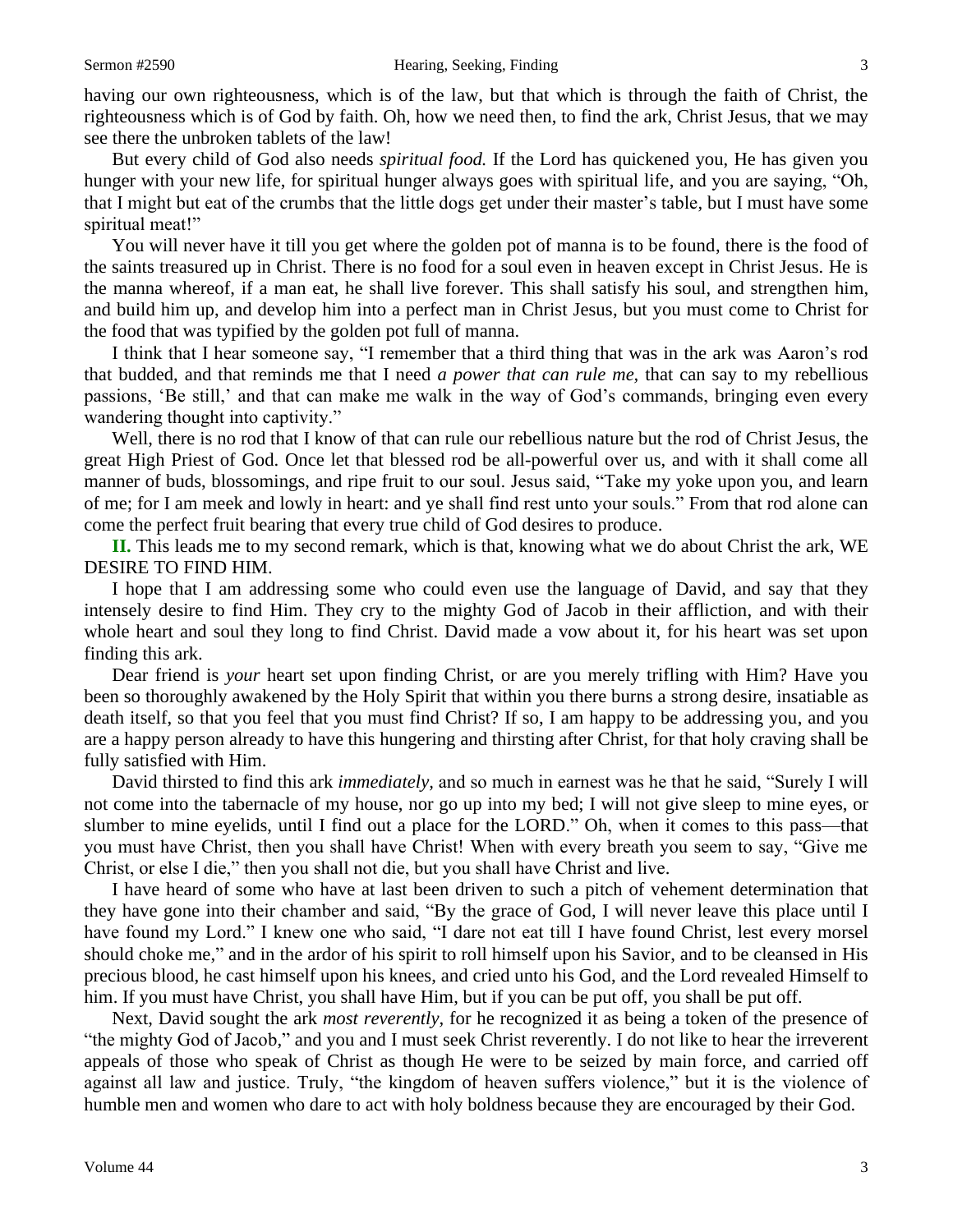That I, a poor sinner, should ever speak with God in a sort of bullying tone, as I have heard some do, as though they said even to their God, "Stand and deliver," this will never do. Your mouth is in the best position when it is in the dust, and your heart is nearest to prevailing with God when it is bowed even to the ground. "Out of the depths have I cried to thee, O LORD," should be the language with which we humbly approach His throne of grace.

But while David thus sought very reverently, yet observe that it was *with intense desire that he might receive this ark when once he found it.* He wanted to find it, but his ultimate objective was to harbor it, to give hospitality to it, to find a resting place for it. And oh, dear heart, if you want to find Christ, let it be with this desire, "Oh, that He may come, and live in my soul, and be my own personal Christ! I do not want merely to hear about Him, to be taught about Him, I want to have Him, and if He is to be had, I will have Him. If there is grace beneath the sky for a poor sinner, then I, the chief of sinners, will not rest until I find rest in Him." If I am speaking to any here of that kind, I say again that I am thrice happy.

**III.** Proceeding still further with our subject, and coming directly to our text—first, knowing what this ark is, and then desiring to find it—thirdly, WE HAVE HEARD WHERE IT IS, "Lo, we heard of it at Ephratah."

"We heard of it." And is it not a blessed thing that *we have heard about where Christ is?* Where did you first hear of Him? I do not know whether, by Ephratah, David meant Bethlehem, some think he did. That was the place where he was born, and in his own father's house David had heard about the ark, and there are some of us who can say, with overflowing gratitude that we heard about Christ in our Ephratah, in our Bethlehem.

His dear name was mingled with our mother's hush of lullaby, amongst the earliest recollections I have, are memories of hymns about the Lord Jesus Christ. The Word of God was our first school book, do we not remember, as little children, spelling out in Matthew, and Mark, and Luke, and John, something about that dear Lord? "We heard of it at Ephratah," in our earliest home—if that is the meaning of David's words.

Oh, but if you heard of Christ so soon, why have you not found Him yet? You who go to market know that there is nothing like the morning market, and there is nothing like seeking Christ early. They that seek Him early *shall find Him.* If others do not, they shall, they shall find Him with an emphasis find Him to a degree and in a measure in which some others do not. Oh, go to Christ in the morning market! Be the first there to buy the truth, and never sell it.

But Ephratah means—well, I do not know what it means, nor do any of the critics—it probably means some town of Ephraim. And I do not know, and some of you do not know perhaps, where you did not hear about Christ. You went to Sunday school, and you heard of Him there. You went home, and you heard of Him there. In these days, there are agencies that surround men so that they are often hearing of Him.

Some here present have long heard of Christ, and you are always hearing about Him, is it not time that you should get further than merely knowing and hearing, and should intensely seek until you find Him? You have heard of Christ from ministers, they have told you many a time, where Christ is. You have heard of Him from Christian men and women. I hope that you will hear of Him again tonight from some brother or sister who will buttonhole you before you get out of this place, for there are some here who are very quick at that blessed work, and they will be sharp after you, for their love to you is great, and they cannot bear that a soul should ever come within these walls, and then at last be lost. I do pray the Lord that none ever may.

Oh, that your coming here might be the result of God's grace working upon your soul, that you may be saved! I remember one friend coming to me, and he said to me very earnestly, "I should like, sir, to take a seat in the Tabernacle." I answered, "Well, do so, by all manner of means, I am very glad when people do so." "But," he said, "I may not come up to what you expect of me, for I have heard that if I take a sitting here, you will expect me to be converted, and I cannot guarantee that." "No," I replied, "I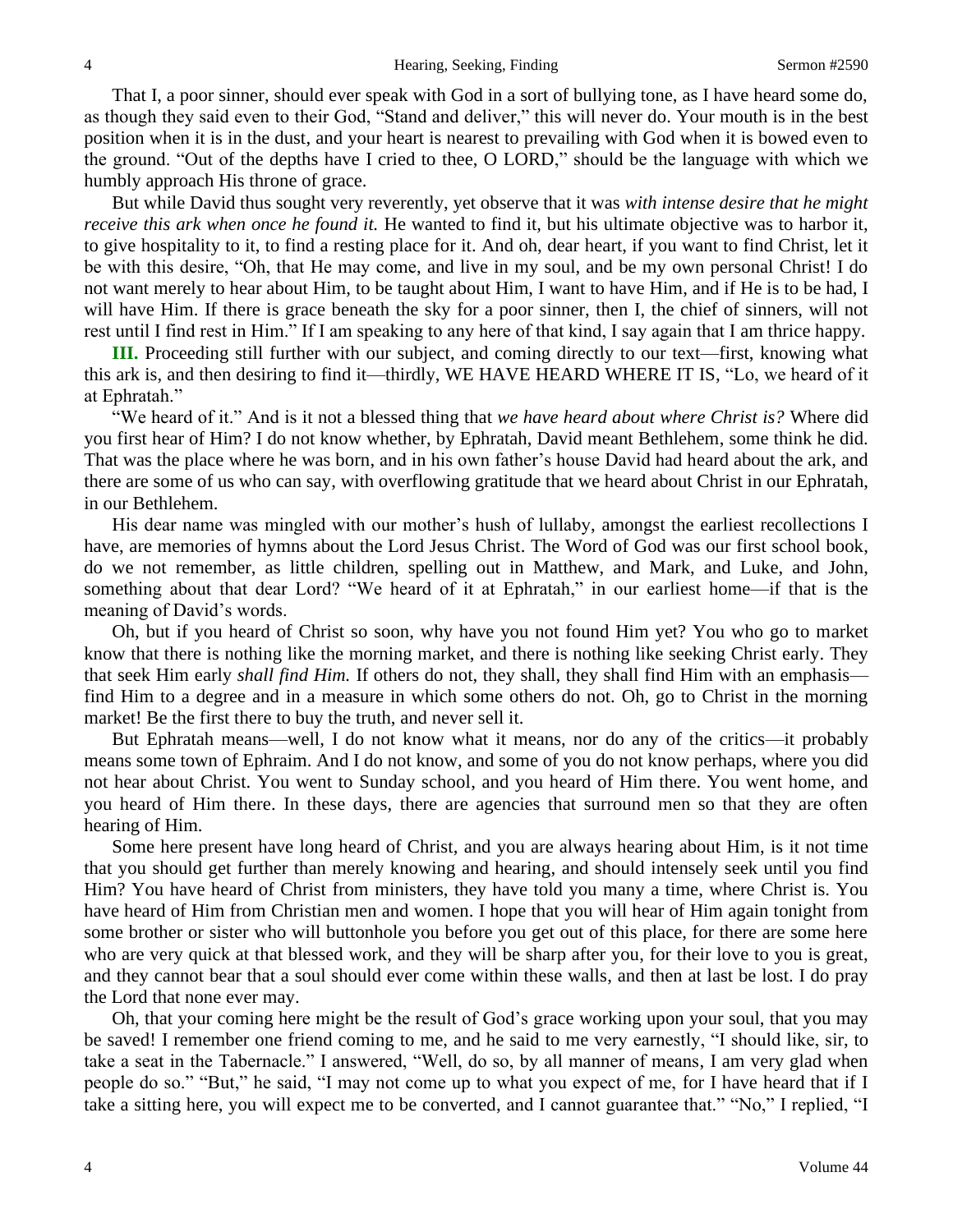do not want you to guarantee it, I do not mean the word *expect* in that sense at all, but I do hope that it will be so." "Oh," he exclaimed, "and so do I, I am going to take a sitting with that very view."

And it was so, of course, it was so. When the man wished it to be so, God accepted the wish, and heard the prayer, and he was brought to Christ, and joined the church. May everyone who comes here have to say, "Well, wherever we did not hear about Christ, we did hear of Him at the Tabernacle, that was our Ephratah. We were told where He was, and we received plain and clear directions as to how we might find Him."

**IV.** Now, fourthly, the next words are, "WE FOUND IT."

You remember the learned Grecian who, when he had made a discovery while in the bath, leaped out of it, and ran down the streets crying, "Eureka! Eureka!" "I have found it! I have found it!" Oh, those are the best words in my text, "We found it."

Well, where did we find it? David said that he found it "in the fields of the wood," that is, *where he did not expect to find it.* Have not many of us found Christ where we never thought we should find Him? "Oh!" says one, "I shall never go to heaven, I am sure, through the preaching of Mr. So-and-so, I cannot stand him. I am sure I would never get a blessing among such and such people." And perhaps, dear friend, the very man that you have thought could not be a blessing to you is to be made a blessing to you, and the very place where you did not expect to find Christ will be the exact spot where you shall meet with Him.

In the case of David finding the ark, it was not only where he could not have expected it, but it was *in a place that was despised—*a rustic place—"in the fields of the wood." Perhaps the Lord may lead you to some very plain minister, without any polish, or talent, or ability—a rustic speaker—a very Amos, and lo! There you will find the ark of the Lord. If the Lord will guide you to heaven through the word of a chimney sweep, it would be far better than that you should go to hell under the ministry of the most eloquent orator or the greatest bishop who ever lived.

If you are brought to Jesus Christ by one who murders the Queen's English—it is a pity that he should do that, but still, it does not matter much so long as he does not murder the Lord's Gospel, for the Gospel comes out straight and clear, despite his broken words—then you will, as it were, find Christ "in the fields of the wood."

I have known some who have found Christ in a very lowly place, they have gone away from all companions, and up in their own little room they have sought and found Him. I knew one who found the Savior down a sawpit, and another who found Him in a hayloft. Some have walked the streets of London, and have been more alone there than anywhere else, and as they have trudged along, men have seemed to them like trees walking, they have found Christ, figuratively, "in the fields of the wood."

Get alone, dear friends, it is horrible to live in a crowd. I do not know how a man's spiritual life is to be maintained constantly in a crowd, he must often be alone. "Thou, when thou prayest, enter into thy closet, and when thou hast shut thy door, pray to thy Father which is in secret."

"We found it in the fields of the wood," may perhaps mean, brethren, that you will find Christ *where you lose yourselves.* You know that it is very easy to lose yourself in a wood, you get in among the trees, and you do not know whether you should turn to the right or to the left. Or you are in "the fields of the wood," and you are quite lost, for you cannot tell which way to go.

The nearest thing to being saved is, knowing that one is lost. When a man is really lost in his own consciousness, the next thing is for him to be saved. The end of yourself is the beginning of Christ. May the Lord cause you to know that you are thoroughly lost, and then soon you shall sing, "We found Christ in the wood where we lost ourselves."

It has struck me too, in thinking over our text, that often, we find Christ *very near to us.* Where did Adam go after he had disobeyed his Lord? He went and hid himself among the trees. And you and I found Christ where we were hiding, we did not know that He was among the trees of the wood, we thought that we were out of sight of God, and far away from heaven and grace and mercy, yet all the time, there was the mercy close at hand.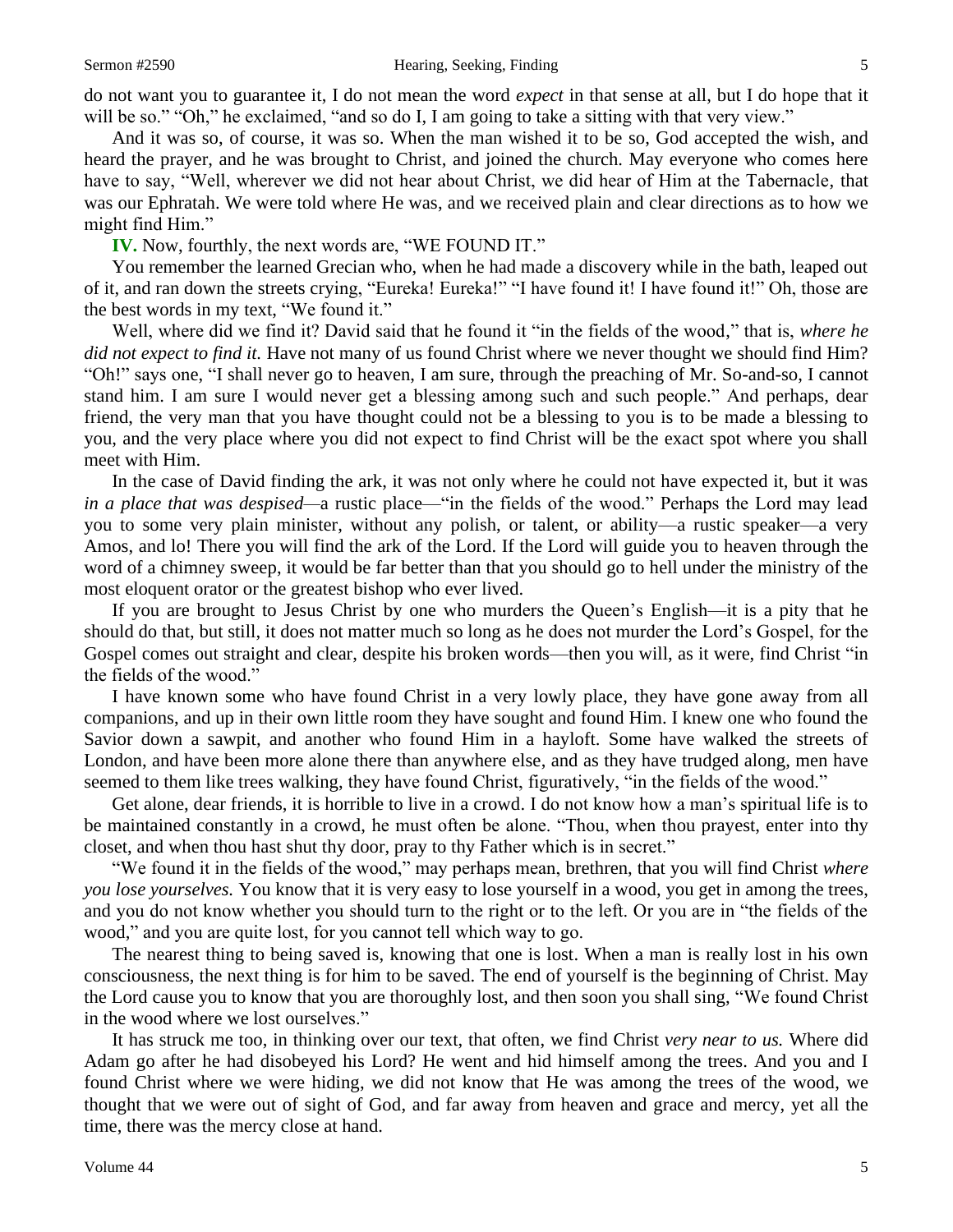Poor sinner, you do not know how easy it is to be saved. "Believe on the Lord Jesus Christ, and thou shalt be saved." You do not know how near that salvation is to you. "The word is nigh thee, even in thy mouth, and in thy heart: that is, the word of faith which we preach; that if thou shalt confess with thy mouth the Lord Jesus, and shalt believe in thine heart that God hath raised him from the dead, thou shalt be saved."

**V.** Fifthly, and very briefly, "WE WILL GO," "We will go into his tabernacles."

Now that we have found where Christ is, and we can go to Him, *we will have Him.* We will go to God in Christ, "we will go into his tabernacles." We will not delay a minute longer, but we will, even now, by faith, go to the great Father in His own appointed way. We will go to Him for all that He is prepared to give, "we will go into his tabernacles" to find the mercy seat, to bow before the throne of grace, to behold the glory of God, to eat of the manna, to see the perfect law, and to come under the governance of the blessed rod that buds. "We will go into his tabernacles," first into the outer court, then into the inner court, and last of all, into the holy of holies. It is a blessed thing to see a soul on the go towards God when Christ becomes the Way.

"We will go into his tabernacles," and *we will dwell there.* We will dwell with God, we will get back to the Father's house where there is "bread enough and to spare," and there we will stop. We will go to learn of God, we will be the disciples of Christ. We will go, and we will go at once. Oh, I wish that I could hear some saying, "We will go. We know about Christ, we have found Him near us, we will now go, and simply trust and rest, and so dwell in the great Father's love." God grant that you may do so!

**VI.** And then the last word is, "WE WILL WORSHIP," "We will worship at his footstool."

*In lowly reverence,* we will bow ourselves down in the very dust, for we are but dust and ashes even when we are saved. "We will worship at his footstool," that is, *with deepest solemnity,* for even His ark, His temple, is but the footstool of the great King. Oh, what must He be! Heaven is His throne, but the earth is His footstool. This world is a wonderful place. I have looked upon mountains, and hills, and valleys, and mighty seas, yet the whole earth is nothing but the footstool of God. Let us go then, and worship before Him in lowly reverence and with deepest solemnity.

But let us worship there *with great joy.* His "saints shall shout aloud for joy," and as they bow at His footstool, it shall not be as slaves, but as His chosen and accepted ones. Let us also bow there *very gratefully,* blessing God that He has brought us to His feet. Part of the preparation for heaven is to worship at God's footstool on earth, but by and by, we shall worship in His palace above. "We will go and worship" because we have found Christ, and He is ours. May this be true of all of you, dear friends, for Jesus' sake! Amen.

#### **EXPOSITION BY C. H. SPURGEON**

#### *PSALM 132*

This psalm is a prayer and pleading of the covenant, such a prayer as might have been offered by Solomon at the opening of the Temple, or by any of the descendants of David, either in their times of joy or in their seasons of affliction. It divides itself into three parts. In the first seven verses, mention is made of David's zeal for the ark and for the house of the Lord. Then, in three more verses, there follows the prayer at the moving of the ark, and then the last verses mention the covenant which God made with His servant David, which is pleaded by David's descendants in after years. The psalm begins thus—

#### **Verse 1.** *LORD,* (or JEHOVAH), *remember David, and all his afflictions:*

We cannot come before God in our own name, so what a mercy it is that we have a good name to plead! You and I do not approach the Lord in the name of any saint or holy man, we plead the name of "great David's greater Son," and with the utmost emphasis can we say, "Lord, remember Jesus, and all His afflictions—His griefs and sorrows on our behalf." This was a most proper prayer, however, as it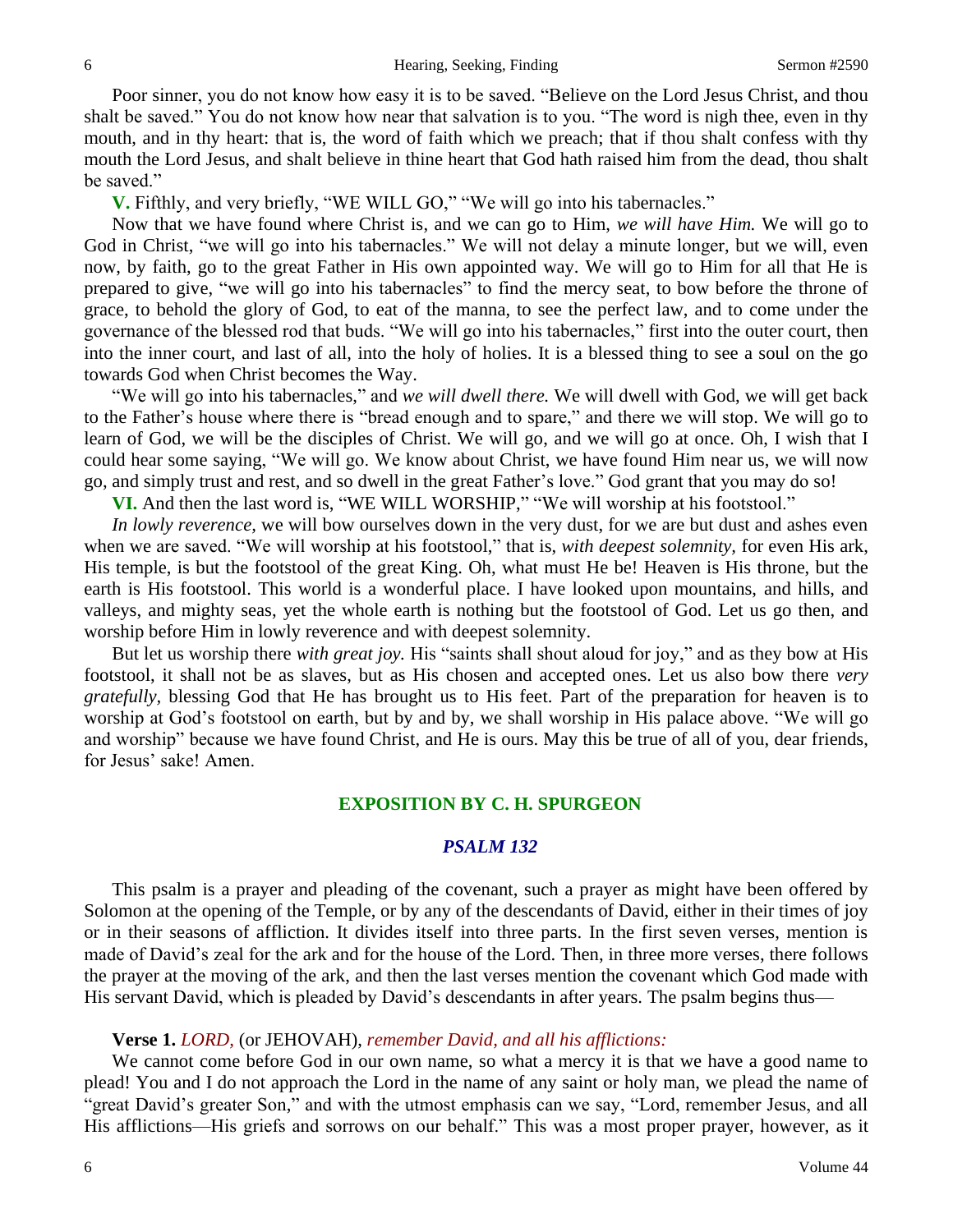stands, from those who belonged to David's race, they pleaded the name of him with whom God had entered into covenant on the behalf of all his seed, "Lord, remember David, and all his trouble—his trouble which he took about Thy house*,* and about Thine ark."

#### **2***. How he swore unto the LORD, and vowed unto the mighty God of Jacob;*

Jacob was the great maker of vows, and you will remember also that Jacob, on his dying bed, made mention of "the mighty God of Jacob." David in this psalm imitated his forefathers, he made a solemn vow to the Lord that he would build a house for God, even as Jacob did when he said, "If God will be with me, and will keep me in this way that I go, and will give me bread to eat, and clothes to put on, so that I come again to my father's house in peace; then shall the LORD be my God: and this stone, which I have set for a pillar, shall be God's house."

**3***-***5***. Surely 1 will not come into the tabernacle of my house, nor go up into my bed; I will not give sleep to mine eyes, or slumber to mine eyelids, until I find a place for the LORD, an habitation for the mighty God of Jacob.*

He used strong words to signify that his house would be no house to him, and that he would not regard his bed as a place of rest until he had discovered where God would dwell. It means that he would give himself wholly up to this project, it should be his life-work to find a suitable place for the worship of the Most High.

I wish that this same zeal would take firm hold of all Christians. How many there are who dwell in their ceiled houses while the house of God lies in waste! They can provide abundantly for themselves, but for God's cause, for God's Gospel, for a place wherein the poor may meet for the preaching of the Word, they do not seem to care. May the Lord give us to feel something of this self-denial and devotion to God that moved the heart of David!

### **6***-***7***. Lo, we heard of it at Ephratah: we found it in the fields of the wood. We will go into his tabernacles: we will worship at his footstool.*

This is what David did, and you see what trouble he took in the matter, but you know that he was not permitted to build a house for God. Yet he had the same reward as if he had done so, for God built up his house, and established his dynasty for many generations. God often takes the will for the deed with His servants, and when they wish to do a good work, and there is some reason why they may not carry out their plans, the Lord looks upon them, and gives them the same reward as if they had accomplished their design.

After all, dear friends, David wish to build a house for God, although it was very right and proper in itself, yet in the sight of God, was but a small matter. He took little account of Solomon's Temple, though it was "exceedingly magnificent." You remember how Stephen said, just as a sort of passing remark of no great importance, "Solomon built him an house. Howbeit, the Most High dwelleth not in temples made with hands." And it is a very curious fact in history, that from the very day in which the great Temple was dedicated, spiritual religion began to decline in the land.

God's worship was never more pure than when it was rendered in a tent in a humble way, but as soon as the great gilded Temple was erected, and priestly pomp began to display itself, it seemed as if men began to depart from the spiritual worship of JEHOVAH. How often it is that, the more gorgeous the ceremonial, the less hearty and the less spiritual the worship becomes!

Our great and glorious God, who fills heaven and earth, takes small account of noble architecture and earthly pomp and splendor, or of the sweetness of music, or the fumes of incense. He is far above all that is merely sensuous, but He delights to dwell where there are broken hearts that He can bind up, and where genuine believers worship Him in spirit and in truth.

### **8-10.** *Arise, O LORD, into thy rest; thou, and the ark of thy strength. Let thy priests be clothed with righteousness; and let thy saints shout for joy. For thy servant David's sake turn not away the face of thine anointed.*

Turn back for a minute to the eighth verse, "Arise, O JEHOVAH, into thy rest." This exclamation was very similar to the language which Moses used whenever the ark set forward, "Rise up, JEHOVAH,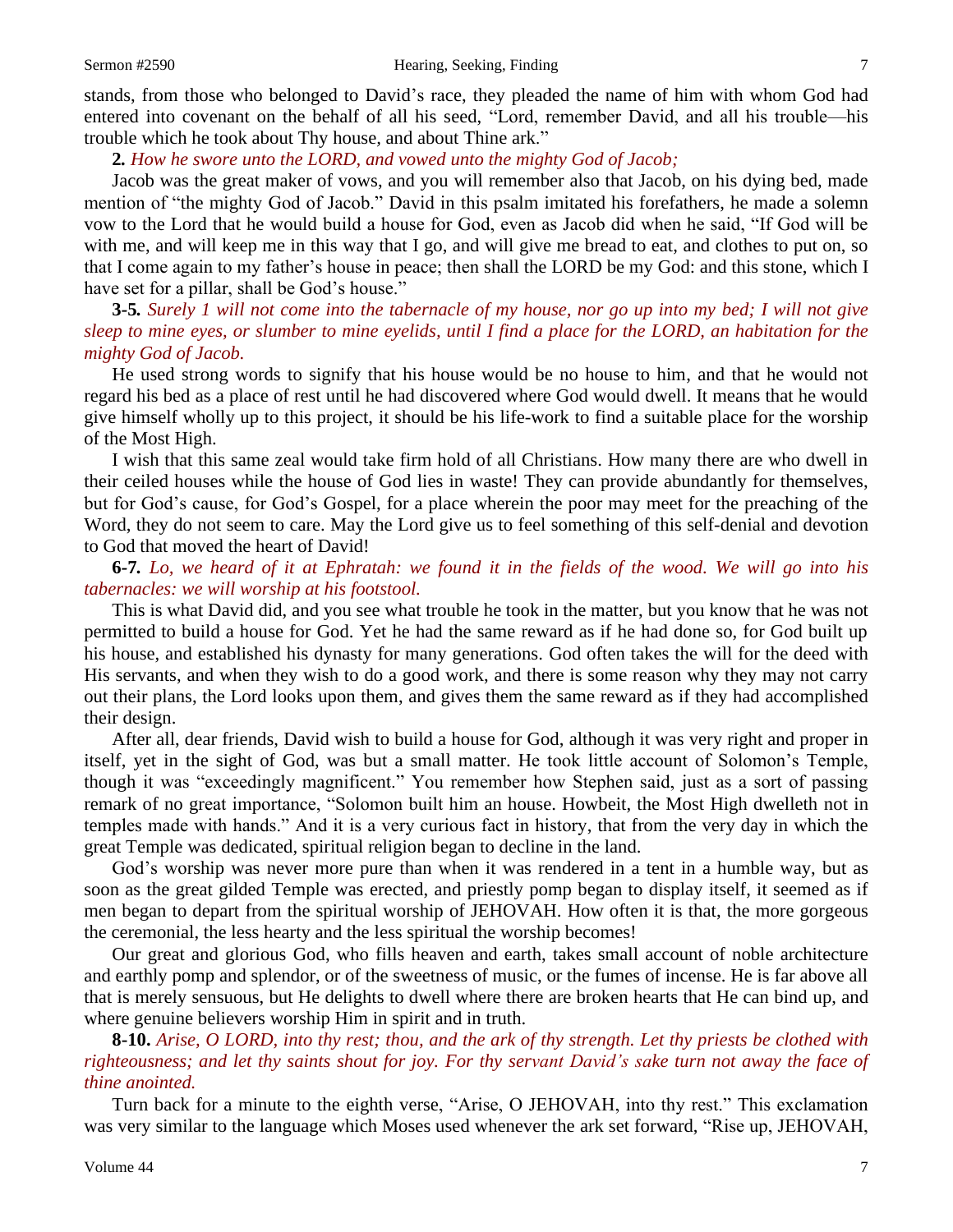and let thine enemies be scattered; and let them that hate thee flee before thee." And when it rested he said, "Return, O JEHOVAH, unto the many thousands of Israel."

So David did well to use similar words, when the ark was at last brought to its resting place. He calls it the ark of God's strength, for such it really was. It had done great wonders. It was when the ark was borne by the priests into the midst of Jordan that the river was divided so that the people could pass over dryshod. Even when the ark was taken captive, it brought disaster to the Philistines, and when the men of Beth-shemesh irreverently looked into it, great numbers of them were slain. It was truly the ark of God's strength—the great type of the power of God in Christ Jesus our Lord.

In the ninth verse we read, "Let thy priests be clothed with righteousness." That is the best robe that he can wear who serves God, and you know that all of us who believe in Jesus have been made kings and priests unto God. Righteousness, therefore, should be the garment which we wear from head to foot.

"And let thy saints shout for joy." God's holy ones should be happy ones. No man has so much right to be happy as he that is holy. When we serve the happy God, we may well be happy ourselves, and we are not to keep our happiness hidden within our own hearts, "Let thy saints shout for joy." Let them exult, let them triumph, let them express their delight.

The tenth verse is a prayer for the king, and for the whole line of kings, the psalmist pleads with the Lord to continue to look upon them for the sake of David with whom He had made His covenant.

Now the psalm finishes with the covenant made with David.

### **11.** *The LORD hath sworn in truth unto David; he will not turn from it; Of the fruit of thy body will I set upon thy throne.*

That was literally fulfilled in a long line of kings, but it is more gloriously fulfilled in the person of our Lord Jesus Christ. David the prophet-king is dead, but he, seeing before that God would raise up Christ, laid hold upon this precious promise, "Of the fruit of thy body will I set upon thy throne*.*" Our Lord Jesus Christ is the King of the Jews, but He is also King of kings and Lord of lords, and as God has set Him on the throne, neither devils nor men can ever pull Him from it.

### **12.** *If thy children will keep my covenant and my testimony that I shall teach them, their children shall also sit upon thy throne for evermore.*

And so it would have been, the kingdom of Israel would never have been broken up, either by internal rebellion or external attack, if it had not been that the kings flagrantly turned aside from God. He bore with them very long, but they waxed worse and worse, and at last God's covenant had to be kept, through their default, by a deed of vengeance against them. Yet today, in spirit, this covenant stands fast, for the Lord Jesus has kept it on His people's behalf, and now He shall sit upon the throne of David for evermore, blessed be His holy name!

### **13.** *For the LORD hath chosen Zion; he hath desired it for his habitation.*

Here are some of the sweetest words that ever were written, there are fathomless depths of sweetness in them, for here we have the truth concerning the election of the church of God, "The LORD hath chosen Zion." Some men cannot endure to hear the doctrine of election. I suppose they like to choose their own wives, but they are not willing that Christ should select His bride, the church. Everybody is to have a free will except God. But let them know that God still exercises a sovereign choice among the sons of men. Jesus said to His disciples, "Ye have not chosen me, but I have chosen you." Blessed be His name, the truth still stands, "The LORD hath chosen Zion; he hath desired it for his habitation."

We delight to dwell with those whom we love, and God so loves His church that He desires to always dwell in it, and He does dwell in it by His Spirit, and a day shall come when the perfected church, the new Jerusalem, shall come down out of heaven from God, having the glory of the Lord, and the Lamb shall be the light thereof.

You know how the last chapters of the book of Revelation describe the glorified church, and God dwelling in the midst of it. "The LORD hath chosen Zion," that is the first thing—election. "He hath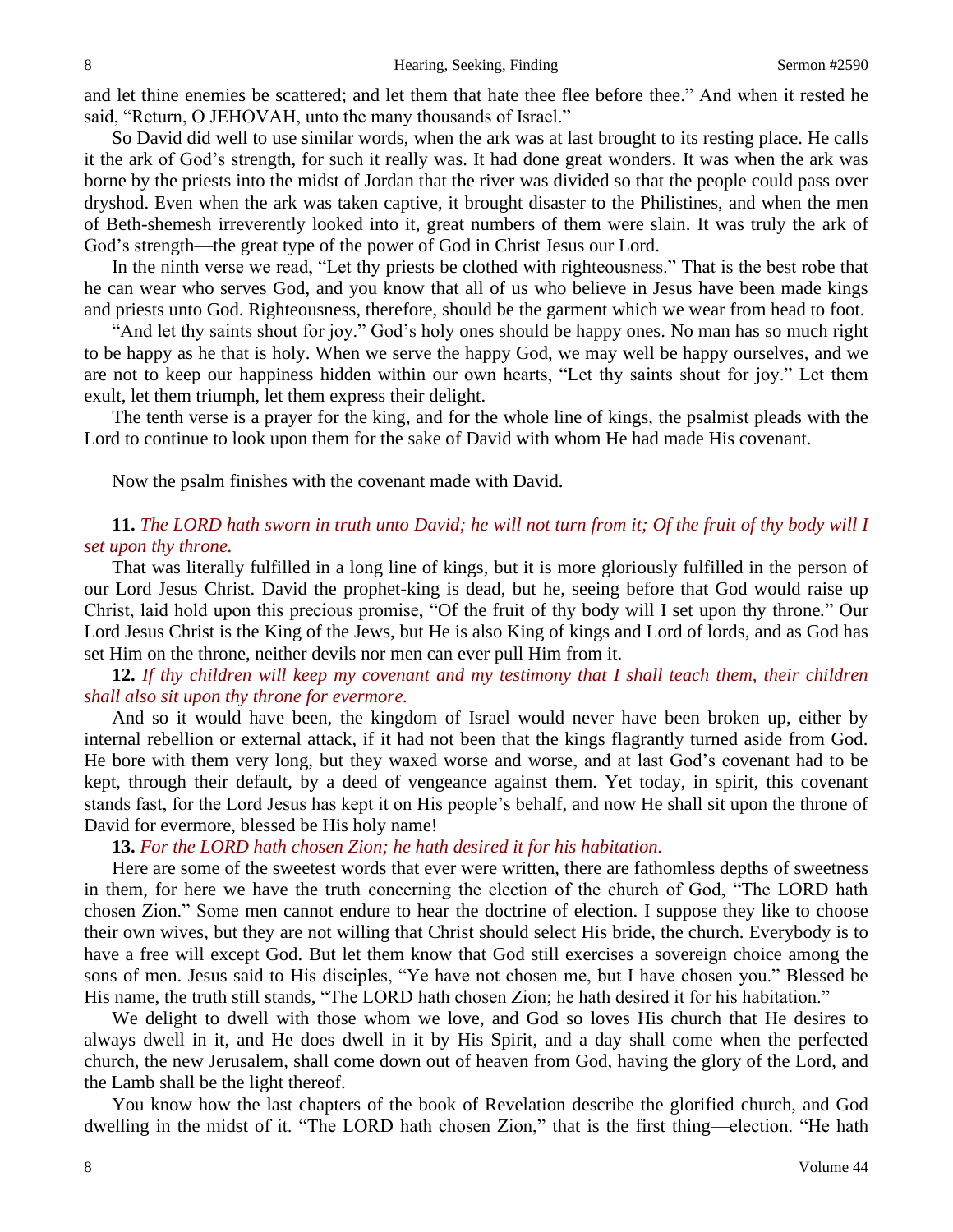desired it for his habitation," that is the next thing—the indwelling of the Spirit of God in the church, and this is one of the greatest marvels of which we have ever heard.

#### **14.** *This is my rest for ever:*

Is it not wonderful that God, JEHOVAH, should say of His people, "This is my rest for ever"? Now, if He rests, I am sure that we may. It is very remarkable that, when God was making the world, He never rested till He had fitted it up for His child, and everything was ready for Adam. God never stopped His work till there was everything that Adam could desire, and when it was all complete, then He rested the seventh day.

So, when He has done everything for His church, when His work for her is all completed, then Christ rests, but not till then. He says, by the mouth of Isaiah, "For Zion's sake will I not hold my peace, and for Jerusalem's sake I will not rest until the righteousness thereof goes forth as brightness, and the salvation thereof as a lamp that burneth," but that being once accomplished He says, "This is my rest for ever." God does not rest in the work of His hands as a Creator, He rests in the work of Christ as the Redeemer.

### **14.** *Here will I dwell; for I have desired it.*

God dwells in His church, and will dwell in it. He has desired to do so, and His desire will certainly be realized, who can cause Him to be disappointed?

### **15.** *I will abundantly bless her provision:*

By which I understand that there will be provision, that there will be abundant provision, and that there will be abundant blessing on that provision. God grant that we may always find it so! Let us plead this precious "I will," "I will abundantly bless her provision."

#### **15***. I will satisfy her poor with bread.*

Poor, and yet satisfied, satisfied with bread! Ay, but what kind of bread? The Bread that came down from heaven, the Bread of God, which is Christ Jesus, whose flesh is meat indeed, and whose blood is drink indeed.

"I will satisfy her poor with bread." The Lord does not say anything about her rich. No, but we read in another place, "The rich he hath sent empty away." I wish ever to remain among the poor of the Lord's flock, not to put my name down among those perfect people who are so rich in grace that they are obliged to tell everybody about it. No, I would be poor in spirit—emptied more and more, lying lowly and humbly at my Lord's feet. I am the more ready to do this because I perceive that the Lord has prepared all His goodness for the poor in spirit, "I will satisfy her poor with bread."

#### **16.** *I will also clothe her priests with salvation: and her saints shall shout aloud for joy.*

The prayer in the eighth verse was, "Arise, O LORD, into thy rest." In the fourteenth verse, we read the answer, "This is my rest for ever: here will I dwell." Then in the ninth verse was the petition, "Let thy priests be clothed with righteousness." Now the Lord gives the response, "I will also clothe her priests with salvation."

Righteousness is only a part of salvation, but oh, what glorious raiment it is when a man once wears the silken dress of salvation! Talk of "cloth of gold"—there is nothing among royal array that can be compared to the vestments of the saints. I go in for vestments when they are those of which the Lord says, "I will also clothe her priests with salvation." They shall be covered over with it, from head to foot, so that there shall be nothing of His people to be seen but His own salvation.

Notice the prayer in the ninth verse, "Let thy saints shout for joy." And the answer is here, "Her saints shall shout aloud for joy." God always gives more than we ask. Silver prayers get golden answers. "Open thy mouth wide," He says, "and I will fill it." Ay, and then open it again, and He will fill it yet again, for He "is able to do exceeding abundantly above all that we ask or think."

**17.** *There will I make the horn of David to bud:*

As a stag's horn grows, putting out fresh buds and branches, so shall the power of David be increased and enlarged. We see that promise fulfilled spiritually in the growing Kingdom of Christ.

**17***. I have ordained a lamp for my anointed.*